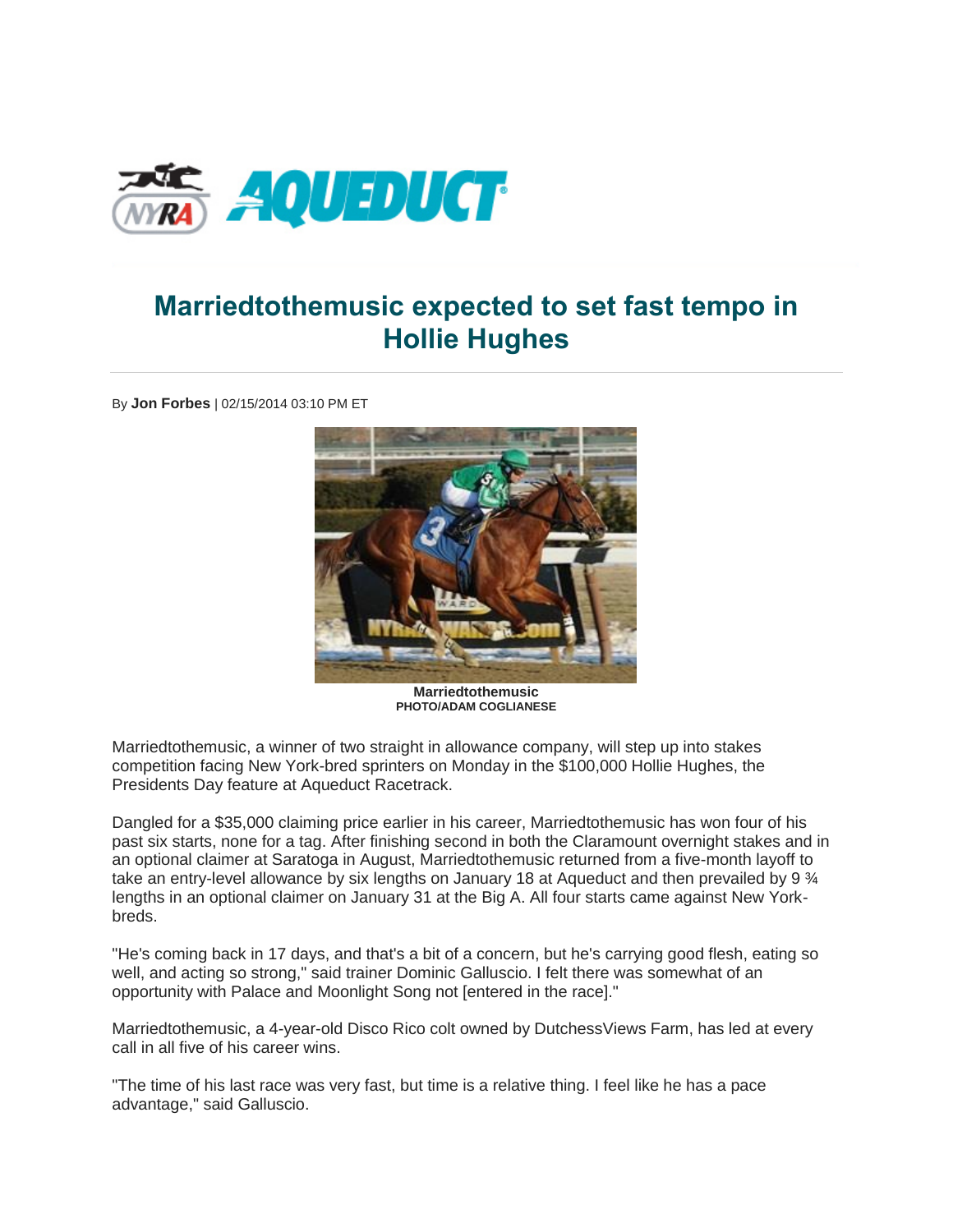C.C. Lopez will ride Marriedtothemusic for the first time in the six-furlong Hollie Hughes.

"Cornelio [Velasquez] knows him well, but he went to ride Palace in Maryland, and I'm very confident with Chuckie Lopez," said Galluscio.

Marriedtothemusic, the 9-5 favorite on the morning line, drew post position 1.

Trainer David Jacobson will be represented by three horses in the Hollie Hughes: Johannesburg Smile (6-1) and the coupled entry of Be Bullish and Notmyfirstime (2-1).

Johannesburg Smile, a 7-year-old, was previously trained by Galluscio, for whom he won a pair of overnight stakes. He was claimed from Galluscio by Todd Pletcher out of a victory in an open optional claimer in January 2013 and then has finished second in the 2013 Grade 3 Toboggan last February, seventh in the Grade 3 Tom Fool Handicap in March, third 19 days later in the Composed Word overnight stakes for New York-breds, and fifth in an optional claimer on December 4. Jacobson and Gold Square Farm claimed him for \$100,000 out of his most recent start.

"He'll come from off the pace," said Jacobson. "We've been working on him and he's been doing really well. He's a question mark right now; we'll see how he responds to being in my barn for a while. He likes the Aqueduct inner track, but he likes it anywhere, I think. He's just a hard-hitting horse."

Chris DeCarlo will ride Johannesburg Smile from post 3.

Be Bullish will be competing in the Hollie Hughes for the fifth time, having finished third in 2009, first in 2011, and third again in 2012 and 2013 for four different trainers. Jacobson trained him for the 2013 Hollie Hughes but lost him to a \$25,000 claim in July. Be Bullish changed hands via the claim box once more before Jacobson took him back for \$25,000 out of a sixth-place finish in an optional claimer for New York-breds in November at Aqueduct.

Since then, Be Bullish has raced twice at Aqueduct, taking an optional claimer for New York-breds by 2 ¾ lengths on January 5 and missing by a nose when second to Night Maneuver after leading in deep stretch of an open \$50,000 claimer on January 30.

"Be Bullish, 96 Beyer last time, he's as good as he's ever been," said Jacobson. "It looked like he was tailing off when I lost him, and he was. He showed some signs of life with [trainer] Laura [Perillo from July-September]. That [optional claimer on January 5], he just played with them that day. He got beat by Night Maneuver, who I claimed that day and is a legitimate stakes horse. [Night Maneuver] would have been in here if I had him long enough. Be Bullish definitely fits in here."

Taylor Rice will ride Be Bullish from post 2.

Like Be Bullish, Notmyfirstime is owned by Drawing Away Stable and Jacobson, who claimed the son of Scat Daddy for \$50,000 in August. Fifth in an optional claimer for New York-breds in September at Belmont and second in a \$35,000 conditioned claiming race in December at Aqueduct, Notmyfirstime took a \$30,000 conditioned claiming race by three lengths on December 26 and was second by a neck in an optional claimer on February 8.

"The big surprise is Notmyfirstime," said Jacobson. "I don't know how he got beat [on February 8]. He's got an advantage because he's running back quicker. With all the training we've been missing it's not going to affect him as much as it could affect the other horses."